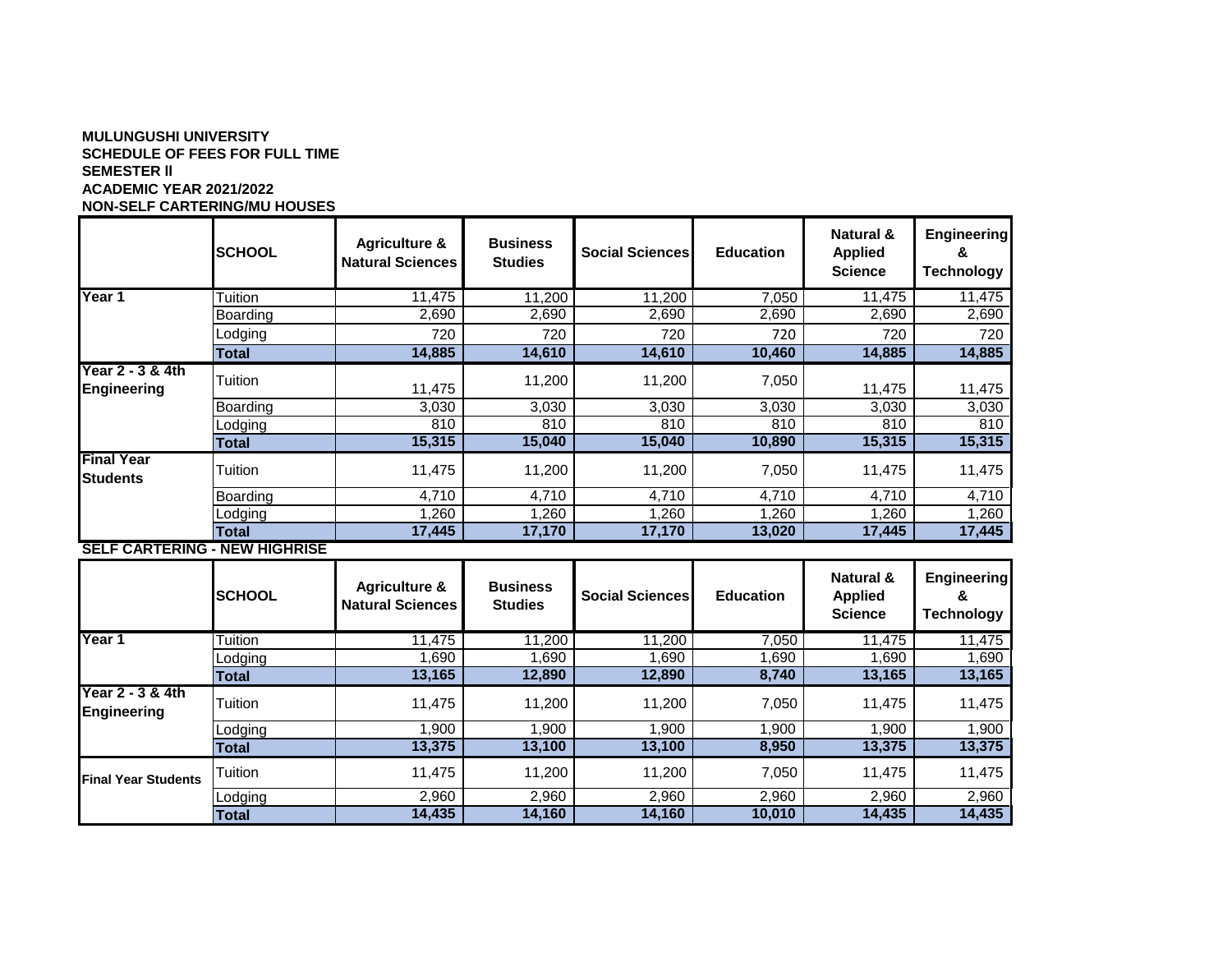| <b>SELF CARTERING - ROCK HOSTEL</b> |  |
|-------------------------------------|--|
|-------------------------------------|--|

|                                        | <b>SCHOOL</b> | <b>Agriculture &amp;</b><br><b>Natural Sciences</b> | <b>Business</b><br><b>Studies</b> | <b>Social Sciences</b> | <b>Education</b> | Natural &<br><b>Applied</b><br><b>Science</b> | <b>Engineering</b><br>ä<br><b>Technology</b> |
|----------------------------------------|---------------|-----------------------------------------------------|-----------------------------------|------------------------|------------------|-----------------------------------------------|----------------------------------------------|
| Year 1                                 | Tuition       | 11.475                                              | 11,200                            | 11,200                 | 7,050            | 11.475                                        | 11,475                                       |
|                                        | Lodging       | 1.142                                               | 1.142                             | 1,142                  | 1.142            | 1,142                                         | 1,142                                        |
|                                        | <b>Total</b>  | 12,617                                              | 12,342                            | 12,342                 | 8,192            | 12,617                                        | 12,617                                       |
| Year 2 - 3 & 4th<br><b>Engineering</b> | Tuition       | 11,475                                              | 11,200                            | 11,200                 | 7,050            | 11,475                                        | 11,475                                       |
|                                        | Lodging       | 1,285                                               | ,285                              | 1,285                  | 1,285            | 1,285                                         | 1,285                                        |
|                                        | <b>Total</b>  | 12,760                                              | 12,485                            | 12,485                 | 8,335            | 12,760                                        | 12,760.00                                    |
| <b>Final Year</b><br><b>Students</b>   | Tuition       | 11,475                                              | 11,200                            | 11,200                 | 7.050            | 11,475                                        | 11,475                                       |
|                                        | Lodging       | 2,000                                               | 2.000                             | 2,000                  | 2,000            | 2,000                                         | 2,000                                        |
|                                        | Total         | 13,475                                              | 13,200                            | 13,200                 | 9,050            | 13,475                                        | 13,475                                       |

## **DAY SCHOLARS**

|                   | <b>ISCHOOL</b> | <b>Agriculture &amp;</b><br><b>Natural Sciences</b> | <b>Business</b><br><b>Studies</b> | <b>Social Sciences</b> | <b>Education</b> | <b>Natural &amp;</b><br><b>Applied</b><br><b>Science</b> | <b>Engineering</b><br><b>Technology</b> |
|-------------------|----------------|-----------------------------------------------------|-----------------------------------|------------------------|------------------|----------------------------------------------------------|-----------------------------------------|
| Year 1            | Tuition        | 11.475                                              | 11.200                            | 11,200                 | 7.050            | 11.475                                                   | 11,475                                  |
|                   | Total          | 11.475                                              | 11.200                            | 11,200                 | 7,050            | 11.475                                                   | 11,475                                  |
| <b>Year 2 - 5</b> | Tuition        | 11.475                                              | 11,200                            | 11,200                 | 7,050            | 11.475                                                   | 11,475                                  |
|                   | <b>Total</b>   | 11,475                                              | 11,200                            | 11,200                 | 7,050            | 11,475                                                   | 11,475                                  |